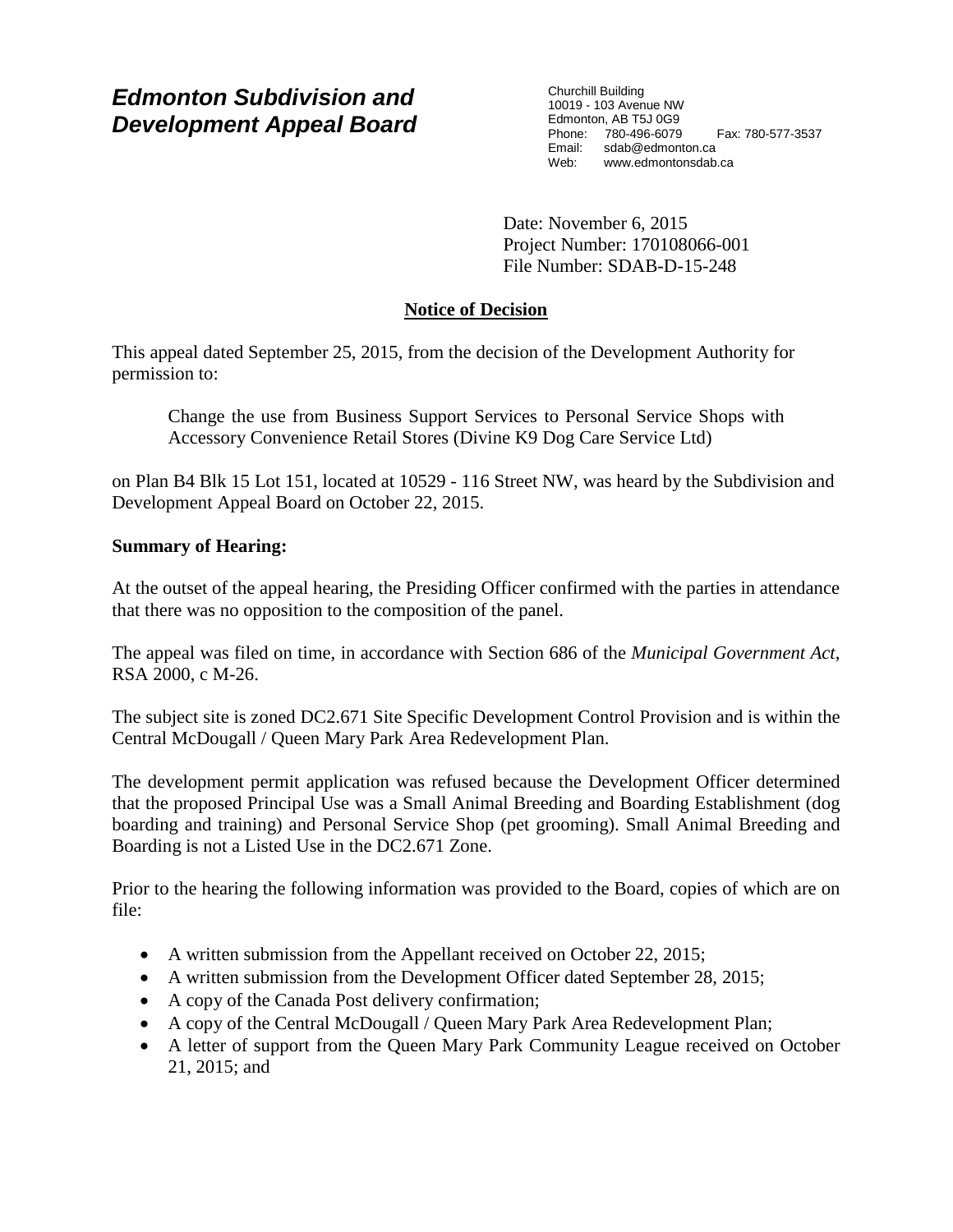• One on-line response in opposition to the proposed development from an affected property owner

The Board heard from the Appellant, Ms. M. Burrill, of Divine K9 Dog Care Services Ltd., who provided the following information:

- 1. She referred the Board to her written submission.
- 2. The Development Officer determined the proposed principal uses were Small Animal Breeding and Boarding Establishment and a Personal Service Shop. She agrees that Small Breeding and Boarding is not a listed use in this DC zone but they are trying to fit their business into the Personal Service Shop category, which is a listed use.
- 3. There is some confusion regarding what temporary boarding means. In the industry, boarding means 24 hours or more per stay. Their business does not offer this type of boarding service.
- 4. They offer a post-7:00 p.m. service for clients who work shifts, such as doctors and nurses, and they are currently looking for another location to accommodate their clients who use this service.
- 5. They intend to use the current location just for stays during the day. The plan is to have people drop their pets off so that they can be shuttled to the new location for the post-7:00 p.m. service. They have changed their web site to show their post-7:00 p.m. service will be operating at a new location in the future.
- 6. The present location allows them to do grooming and day care service which is an important part of their business plan.
- 7. The Development Officer was mistaken about the deficiency of seven parking spaces. They have 6 spaces in the front of the building, 4 spaces in the rear outside the fence, and 2 more spaces inside the fence. There is also lots of street parking on 105 Avenue.
- 8. Their customers stay an average of five minutes to drop off and pick up their pets. The result is that, throughout most of the day, their parking spaces are empty.
- 9. It is correct that a Development Permit application was refused at 10552 114 Street because Small Breeding and Boarding Establishment is not listed as a Permitted or Discretionary Use. They were approved for operations at that space and have operated there for several years.
- 10. After a complaint by a former employee, the Development Authority reviewed the case again and denied the Use despite the fact that they had been in operation at 10555 – 114 Street for almost a decade. Due to that problem, they had to move the business to the current location.
- 11. She referenced two letters of support in her submission:
	- a. a letter of support from the Queen Mary Park Community League (Photo 11); and
		- b. a letter of support from a client (Photo 12).
- 12. They provide service to over 300 clients, including doctors and nurses who live or work in the community. They feel their customers need and rely on their business and would be greatly affected without it.
- 13. The complaint from a neighbour arose after they asked that neighbour not to park in their loading area. This neighbour is an auto business and has many cars on his premises. Following this complaint, an animal control officer reviewed their operation and told her the complaint was considered invalid.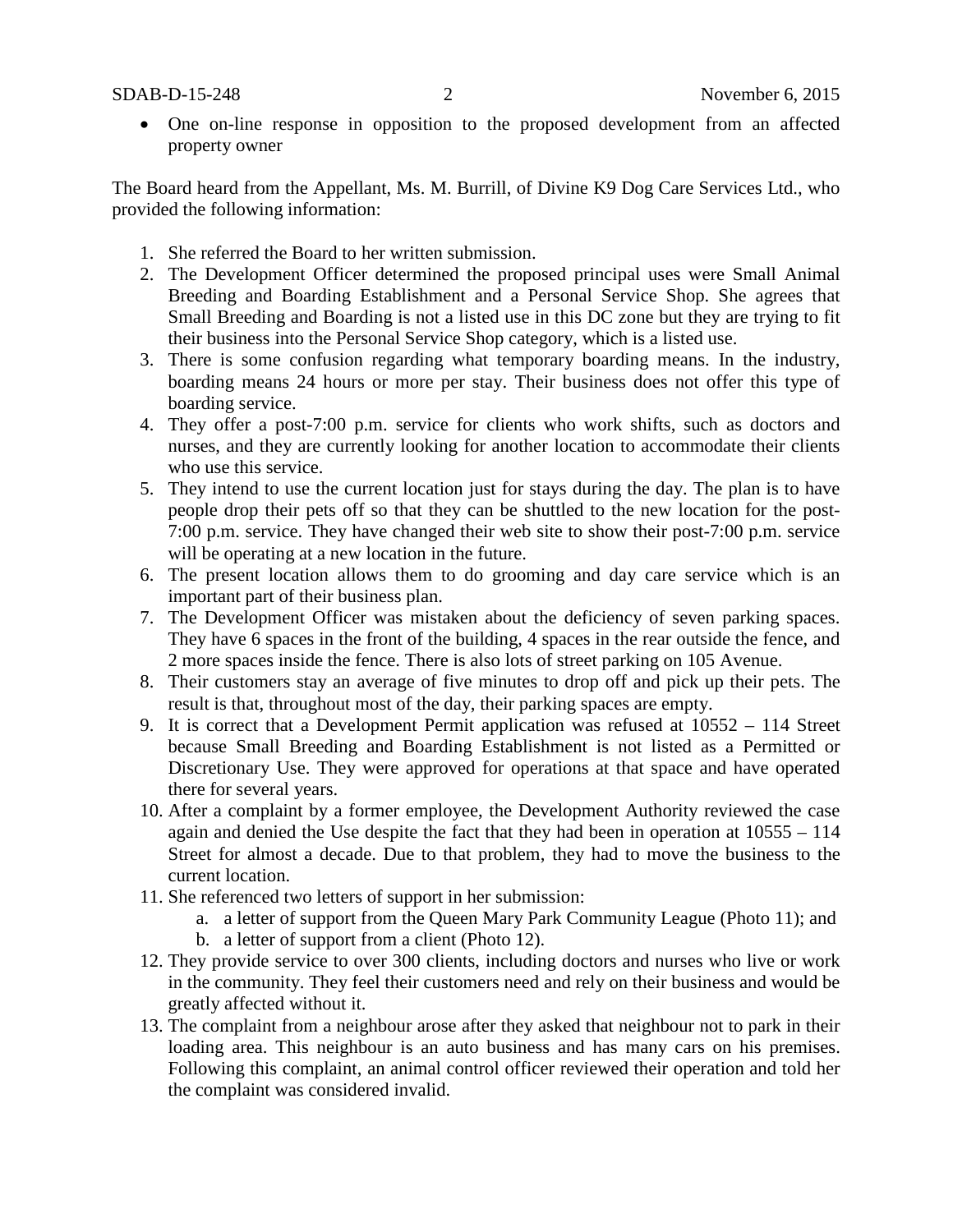Ms. Burrill provided the following responses to questions:

- 1. No training is done on site; this will be done at another location.
- 2. She referred to the site plan to show where the six parking spaces at the front and the six parking spaces at the rear of the premises were located.
- 3. Her application asks for an Accessory Convenience Retail Stores Use to allow them to sell dog food, treats, leashes and collars to their customers.
- 4. They did offer a post-7:00 p.m. boarding service at their previous location until they were notified this was not allowed, at which point, they stopped their post-7:00 p.m. service. They no longer offer this service at their new location either. The new location would serve as a drop-off point to shuttle dogs to an off-site facility after 7:00 p.m.
- 5. The training area shown on the site plan has not been used for training purposes since they moved to the location, and there are no plans to use it for training in the future.
- 6. She was not aware that the Small Animal Breeding and Boarding Use is only available in Agricultural and Reserve Zones; she thought this type of use was allowed in Industrial Zones.
- 7. There are currently twenty to thirty dogs on site during the day.
- 8. She feels the service they provide fits in with the definition of Personal Service Shops.
- 9. She acknowledged that the sign on the premises indicates obedience training and the site plan shows a training room at the site. That sign was prepared before she was aware that training was not allowed.
- 10. Her understanding is that if there is no training of dogs on site and no post-7:00 p.m. boarding service, the Use at the present location would fit into the Personal Service Shops Use class. This class applied to their previous location.
- 11. She referred to Photo 2 in her submission which illustrates how she has been actively seeking help from a realtor to find an alternate location for her post-7:00 p.m. boarding services.
- 12. It was her contention that the Development Officer failed to follow the directions of council because the application was refused based on the post-7:00 p.m. boarding service and the training which was mentioned on website. The Use at the site has changed so as to exclude the post-7:00 p.m. and training services, such that the Use is no longer contrary to the directions of council.

The Board heard from Ms. L. Viarobo of the North Edge Business Association who provided the following information:

- 1. She indicated that she was with the North Edge Business Association which is the area bounded by 105 Avenue to the south and to the back lane at 107 Avenue to the north; and from 101 Street west to the cemetery.
- 2. The Association has been dealing with the Area Redevelopment Plan for the area and she acknowledged that Use Class Definitions can be complicated.
- 3. The area has been mostly treated as a commercial zone. She felt that the *Edmonton Zoning Bylaw*, as written, doesn't always anticipate changes that occur over time.
- 4. She referenced examples in other municipalities to show how they have dealt with doggie day cares and boarding facilities. The City of Langley has separate Use classes for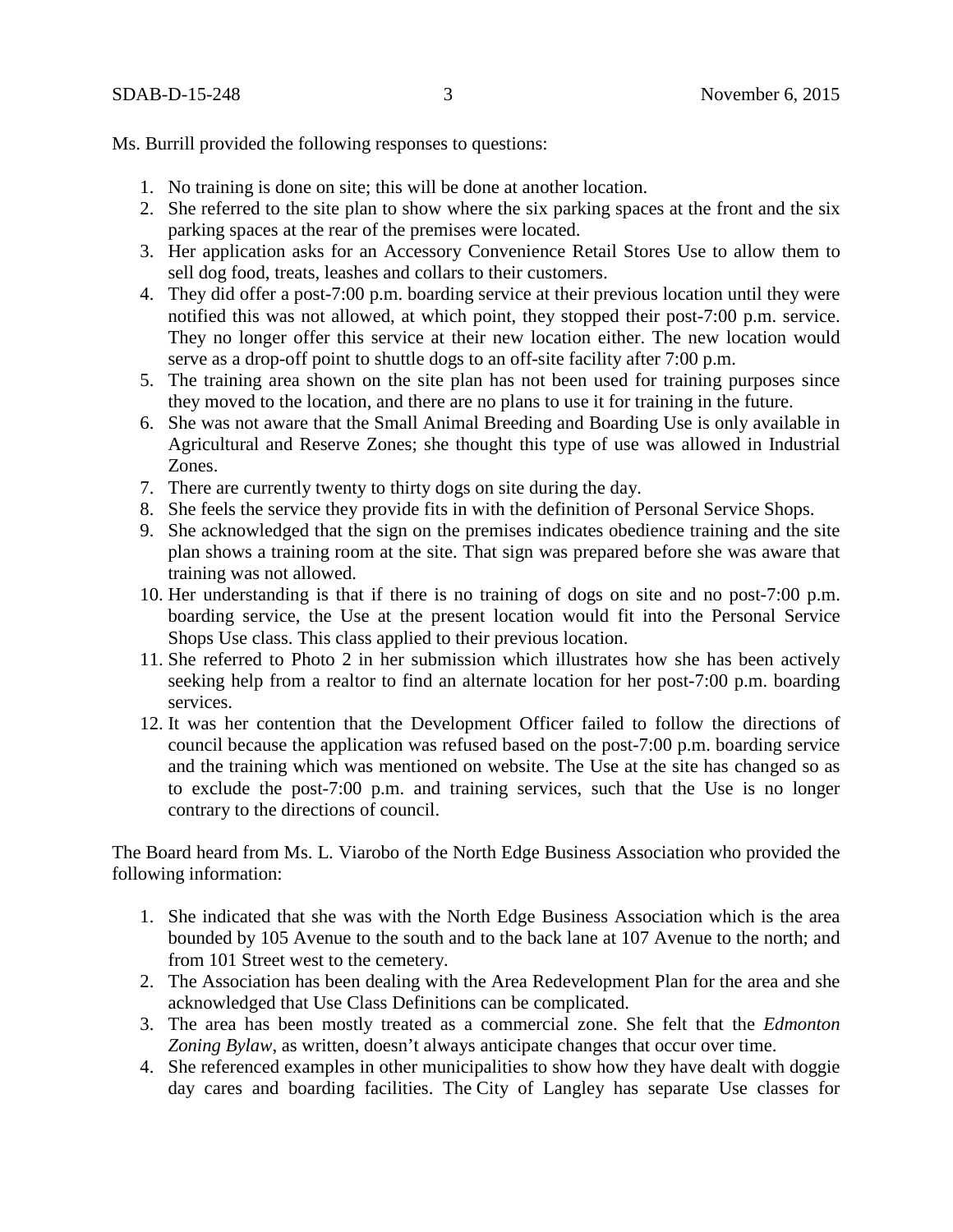boarding and for doggie day care. Similarly, the City of Port Coquitlam separates pet grooming and pet day care from the boarding Use.

- 5. This neighbourhood is becoming more urban, and many of the new residents have pets. It is not realistic for these people to seek day care services in rural areas. She feels that this is contrary to what council wants, which is denser urban development.
- 6. She also feels that the Development Authority may not deal with doggie day care applications consistently.

The Board heard from Mr. A. Tran, the Appellant's Landlord, who provided the following information:

- 1. He referred to the site plan and pointed out that the building occupies only 5,000 square feet of the site and the rest of it is for parking. He feels there is plenty of parking on site.
- 2. The previous location of the Appellant's business had no parking.
- 3. He felt that the neighbour who filed a complaint was a difficult neighbour.

The Board heard from Mr. C. Chan, representing the City of Edmonton Sustainable Development Department, who provided the following responses to questions:

- 1. Day care services for pets are usually put under the "Animal Hospital Shelter" Use class.
- 2. He indicated that the after hour day care in the proposed development was not in itself a violation of the boarding and training category.
- 3. He noted that the proposed development had been refused on the basis that there was an indication on the website of both training and overnight care of animals.
- 4. Under the DC2 Site Specific Development Control Provision, parking in the Front Setback is not permitted; therefore, the area of the Front Setback that is being used for parking cannot be included in the Parking calculation.
- 5. He acknowledged that day care is not specifically defined in the *Edmonton Zoning Bylaw*. If no boarding and training were involved in the proposed development, he would have approved it by granting a variance with respect to the Parking deficiencies.

Ms. Burrill had nothing to add in rebuttal.

## **Decision:**

The appeal is DENIED and the decision of the Development Authority is CONFIRMED. The development is REFUSED.

#### **Reasons for Decision:**

The Board finds the following:

1. Section 641.4(b) of the *Municipal Government Act* (MGA) states the following: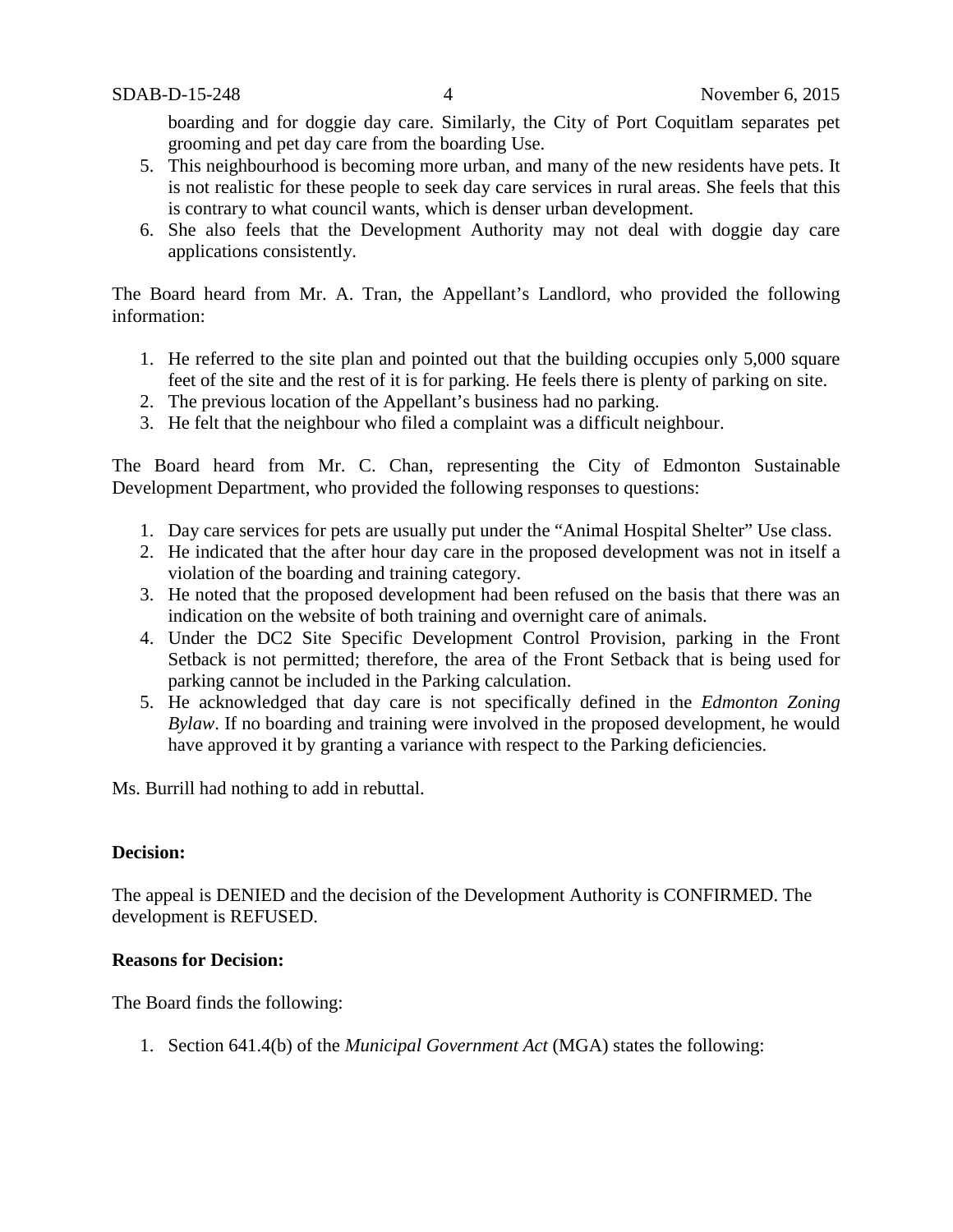Despite section 685, if a decision with respect to a development permit application in respect of a direct control district is made by a development authority, *the appeal is limited to whether the development authority followed the directions of council, and if the subdivision and development appeal board finds that the development authority did not follow the directions it may, in accordance with the directions, substitute its decision for the development authority's decision.* [Emphasis added]

- 2. The Board recognizes that the original Development Permit application specifies Personal Service Shops with Accessory Convenience Retail Stores as the defined Uses within that application. The Board notes that section 11.2(3) of the *Edmonton Zoning Bylaw* states, in part, that the Development Officer "shall review each Development Application to ascertain its appropriate development class, and may require the applicant to apply for a Permit for a different class".
- 3. The Board finds that the Development Authority had the duty to review the application before it with respect to the Uses defined. In determining a different Use Class, the Development Authority was not in contravention of its duties under section 11.2(3) of the *Edmonton Zoning Bylaw.* As such, pursuant to s 641.4(b) of the MGA, the Board cannot reach the conclusion that the Development Authority did not follow the directions of council and it has therefore determined that no appeal lies within this application.
- 4. The drawings provided by the Applicant clearly indicated a specific training area and the Appellant confirmed through their presentation that their intent was, at the time of their development application, to train animals onsite. This was further confirmed by the research completed by the Development Officer during their review that the website and Site signage indicated the provision of boarding and training services.
- 5. It is also a factor that the Development Authority's determination of the Use class at the time of application was that of a Small Breeding and Boarding Establishment, and that a comprehensive review of the Personal Service Shop and Accessory Convenience Retail Stores Uses was not completed by the Development Officer at the time of the application.
- 6. The Board recognizes the submissions and presentations provided to them through this hearing and considered all aspects before determining that the Development Authority did follow council's instructions.
- 7. The Board notes the support of the community league, The North Edge Business Association, as well as the letters of support from the development's clientele.
- 8. The Board accepts that the nature of the proposed development and its Use classification as initially determined by the Development Authority has changed. The Board further recognizes that had this new information been provided at the time of application, the Development Authority would have approved this development as a Personal Service Shops with Accessory Convenience Retail Stores, and would have granted the required variance of 7 parking stalls.
- 9. Notwithstanding this conclusion, this information was presented after the decision of the Development Authority and the Board is still bound by Section 641.4(b) of the MGA. Since the Board has determined that the Development Authority did follow the directions of council, no appeal lies from the Development Authority's decision regarding this application within a direct control district, and the Board is therefore statute barred from considering the merits of the development.